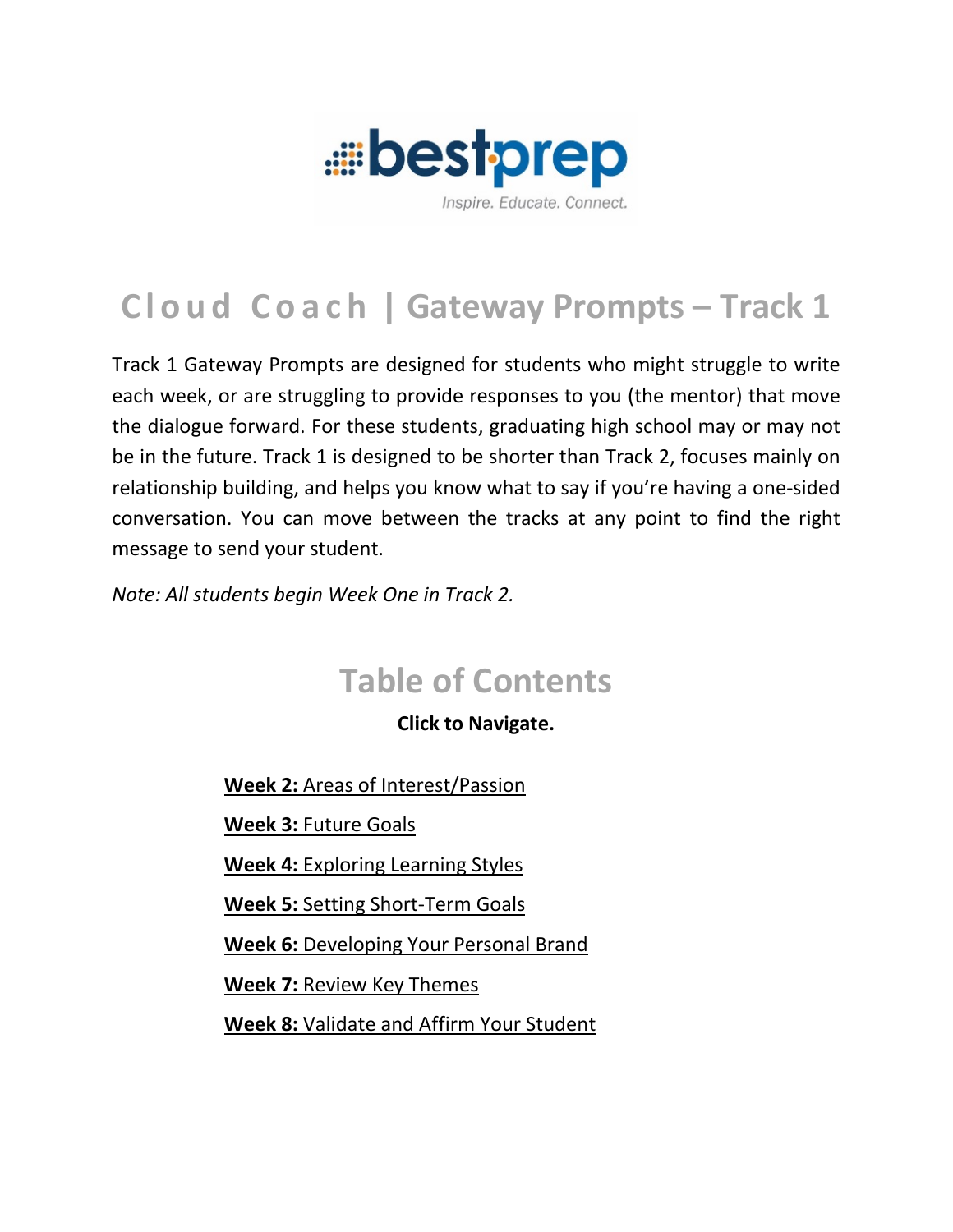## **Week 2 - Areas of Interest/Passion Objective**

<span id="page-1-0"></span>**Get to know your student and find out their interests or hobbies.**

#### **Following Up from Week 1**

- If your student didn't respond to Week 1: Start your message by sharing that you're excited to be partnering with your student and hope they get a chance to read and respond to your Week 1 message.
- If your student responded, but the message was short and not related to the prompt: Ask any follow up question you can think of related to what they shared with you. For example, if they shared their name, you might ask if they have a nickname. If they shared that they live in Minneapolis, you might ask if they've always lived there or if they've lived elsewhere.

*I'm interested in learning more about you. What do you like to do with your free time?*

#### **Week 2 Talking Points & Tips**

- Share a hobby that you have outside of work: Explain to your student how you practice this hobby and what you like about it.
- Keep your message to two paragraphs: A short paragraph responding to Week 1 with a follow up question for them to answer, and a paragraph about you and hobbies that ends with the Week 2 Main Question.

#### **Week 2 Main Question**

*I'm interested in learning more about you. What do you like to do with your time outside of school?*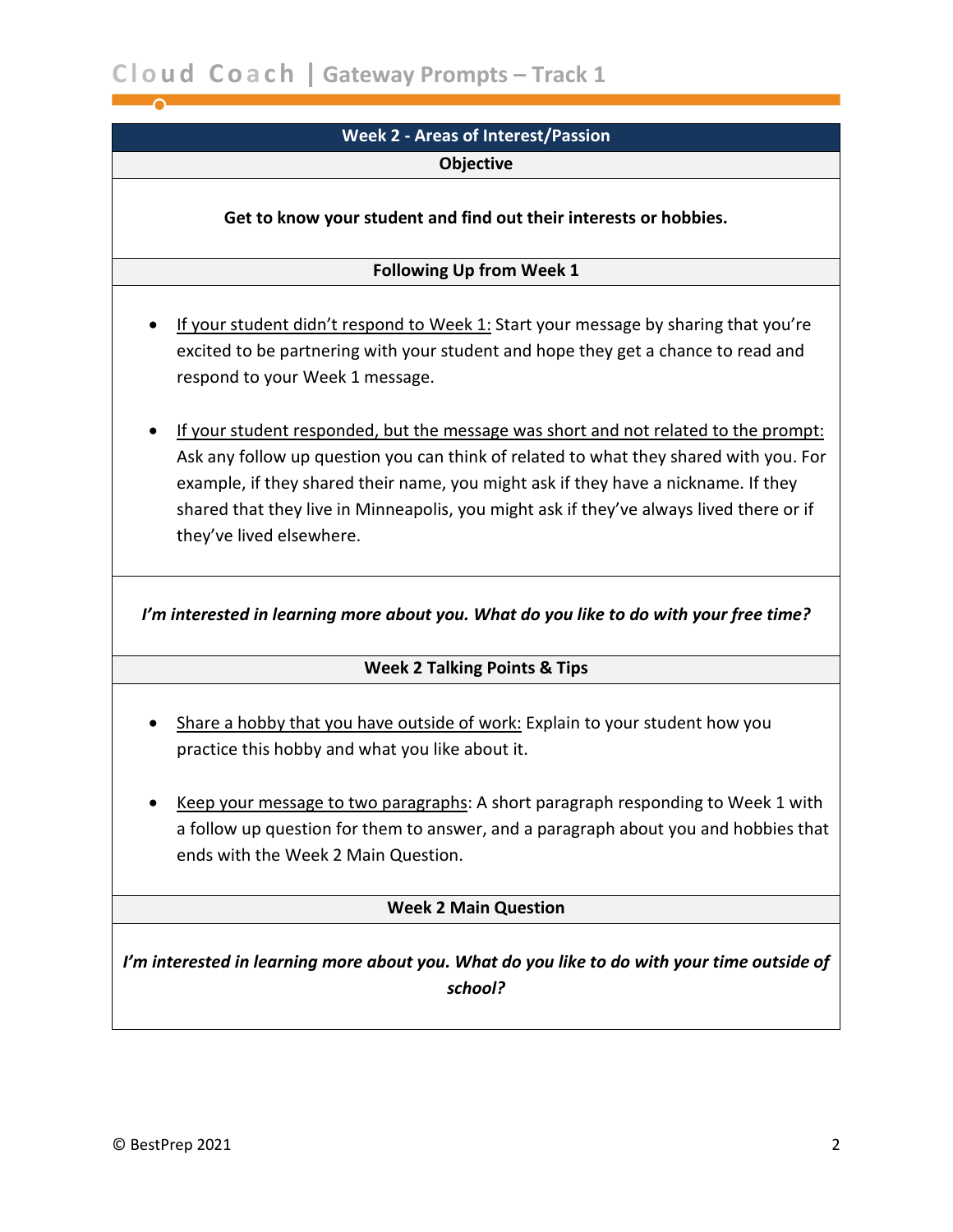## <span id="page-2-0"></span>**Week 3 - Future Goals**

#### **Objective**

#### **Explore your student's ideas about their future.**

#### **Follow Up Ideas to Student's Response from Week 2**

- If your student responded, but the message was short and not related to the prompt: Ask any follow up question you can think of related to what they shared with you. For example, if they shared that they don't have any hobbies but they like watching Netflix, you might ask which shows/movies they like to watch.
- If your student says they don't have any areas of interest: Ask them to share with you what they do once they get home from school. Maybe they have a job, babysit their siblings, play video games, etc. Dig deeper to find out where their time goes.
- If you didn't get a response: Acknowledge that it can be awkward and difficult to get to know someone new. Share with your student why you are participating in this program.

#### **Week 3 Talking Points & Tips**

- Share Your Story: Tell your student about your dream job when you were growing up. If you didn't end up in that career, what led you to turn in a different direction?
- Keep your message to two paragraphs: A short paragraph responding to Week 2 with a follow up question, and a paragraph about you and your high school dream job that ends with the Week 3 Main Question.

#### **Week 3 Main Question**

*I'm interested in what life looks like for you after high school. What would be your dream job if you could do anything?*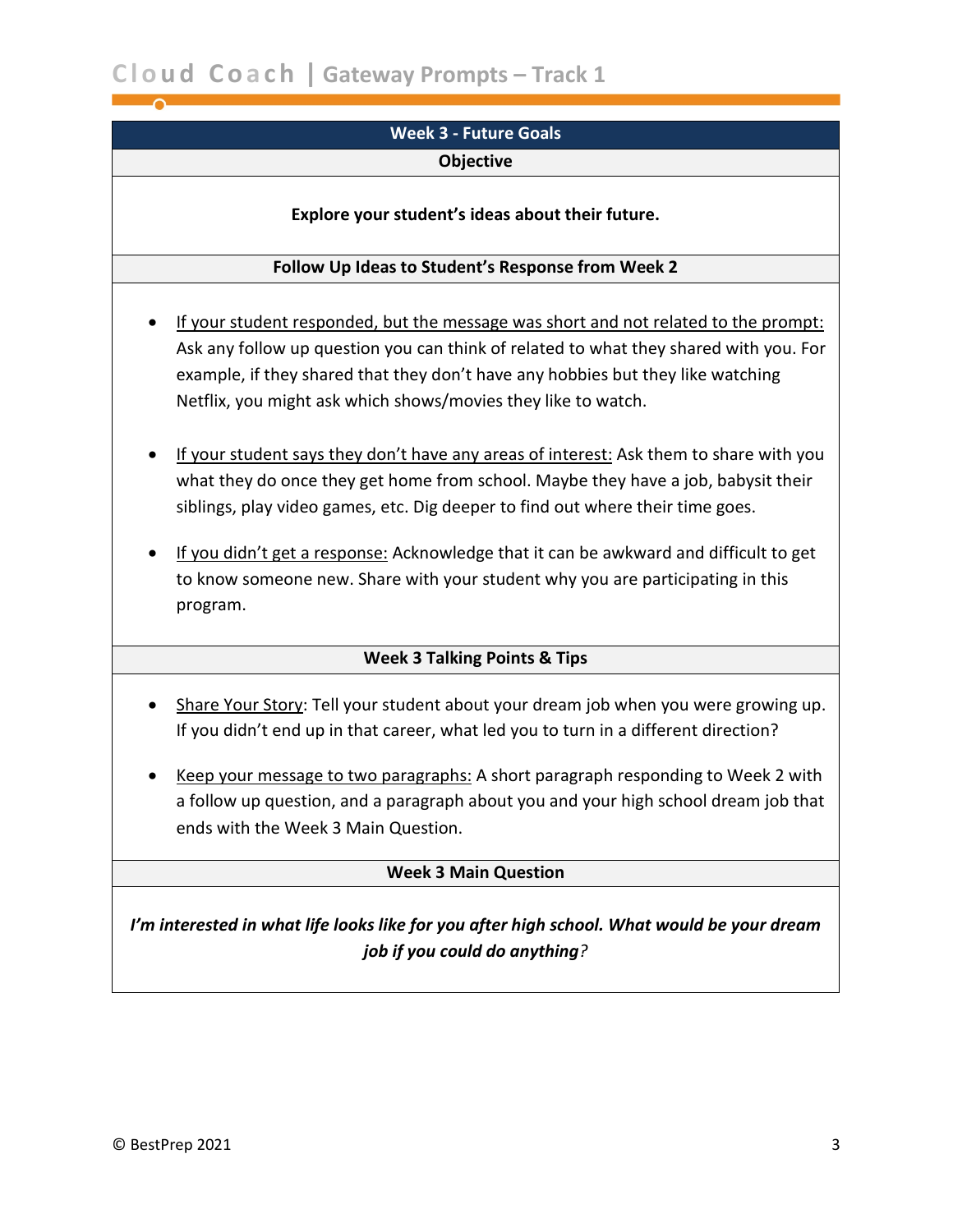## **Week 4 –** Exploring Learning Styles **Objective**

<span id="page-3-0"></span>**Help your student begin to envision learning as a lifelong skill by finding out how they like to learn.**

#### **Follow Up Ideas to Student's Response from Week 3**

- If your student isn't sure what their dream job is: Ask them if they know what their dream *life* would look like – where would they like to live? What type of house? Do they want a family?
- If your student has a vague idea of their dream job: Consider asking them what they like about that area specifically. For instance, if they say they like sports, is it because they enjoy being active, team camaraderie, cheering for favorite teams, etc? Their interest in sports could turn into a career in sports marketing, sports medicine or many other career paths.
- If you didn't get a response: Remember there may be outside factors affecting your student's ability to write. They may be tired, stressed, overwhelmed, or intimidated by the program. Continue to express enthusiasm for participating.

#### **Week 4 Talking Points & Tips**

- Share how you learn and what you like to learn about: Give your student a sense of how you continue to learn. When you need to learn a new skill, what avenues do you take personally and professionally to learn it? Give your student an example of something you recently learned.
- Pick one soft skill and share how you learned it (or are working on it now). If necessary, share with your student the difference between "soft skills" (interpersonal, character-related) and "hard skills" (technical, expertise-related).
- Keep your message to three paragraphs: A short paragraph responding to Week 3 with a follow-up question, a paragraph about you how you learn, and a paragraph about a soft skill you learned that ends with the Week 4 Main Question.

#### **Week 4 Main Question**

*I'm interested in finding out how you learn new things. What was the last thing new you learned how to do in school or at home, and how did you learn it?*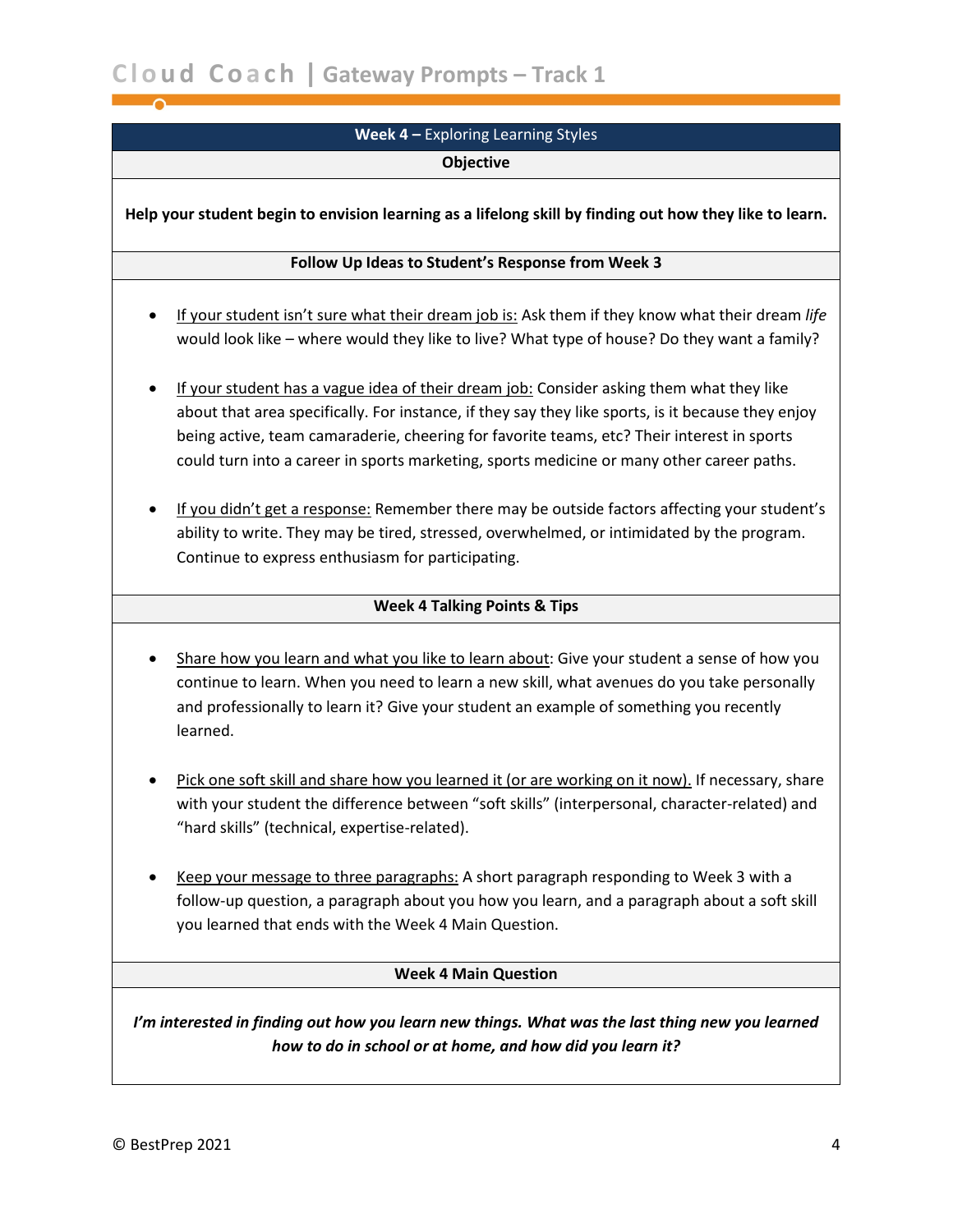<span id="page-4-0"></span>**C l o ud Co a c h | Gateway Prompts – Track 1**

### **Week 5 -** Setting Short-Term Goals **Objective**

#### **Help your student identify a short-term goal.**

#### **Follow Up Ideas to Student's Response from Week 4**

- If your student shared something they recently learned: Validate how cool it is that they learned that! Share excitement/validate in how they learned it. For example, if they share they learned it through YouTube, you might share a new skill you'd like to learn and how you might use YouTube now that they have suggested it.
- If your student couldn't think of an example or their message response was not related to the prompt: Ask them which class they do the best in and why they think that is. Is it because of the teacher, the subject, or the type of learning activities?
- If you didn't get a response: Stay positive! Know that most students do read and internalize their mentor's messages, even if they are not responding. Consider starting with a comment on a recent seasonal, cultural, weather or holiday-related event that a 9<sup>th</sup> grade student would be aware of.

#### **Week 5 Talking Points & Tips**

- Share Your Story: Think back to high school and share a goal that you had at the time. Explain how you followed through. It's okay if the goal seems small to you nowm(for example, your goal was to learn how to do a flip on your skateboard). They will likely relate to this type of goal.
- Keep your message to two paragraphs: A short paragraph responding to Week 4 with a follow up question, and a paragraph about a high school goal you had that ends with the Week 5 Main Question.

#### **Week 5 Main Question**

*Everyone has goals or things they want to accomplish. Do you have any goals you're working on this semester at school or at home, or anything you're looking forward to finishing?*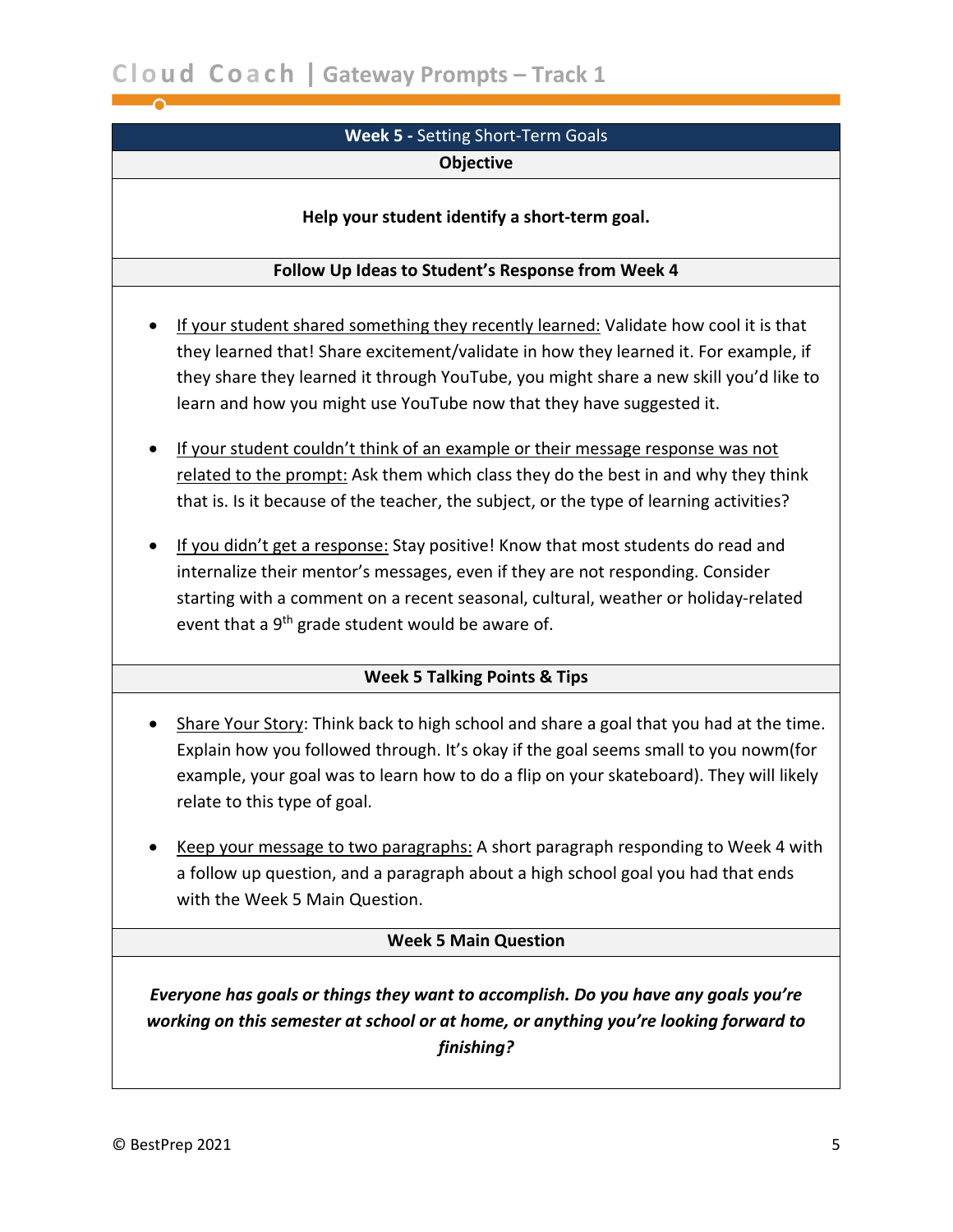#### **Week 6 – Developing Your Personal Brand What is a Personal Brand?**

<span id="page-5-0"></span>What comes to mind when you think of your favorite store? Are you impressed with their friendly customer service or ease of access? Does the atmosphere (real or virtual) make you feel comfortable, trendy, safe, known? What do other people think of this place? What is its reputation? Just as products and services communicate who *they* are through words, actions, sounds, and visuals, you communicate who *you* are through your everyday interactions with others. This is your Personal Brand.

Need a shorter definition? A Personal Brand is everything about yourself that makes an impression on others, i.e. your appearance, behavior, attitude, and quality of work.

#### **Objective**

**Encourage your student to start thinking about what their Personal Brand is.**

#### **Follow Up Ideas to Student's Response from Week 5**

- If your student shared a goal: Validate their goal and offer a suggestion about what the student could do to help achieve their goal. If the goal is very ambitious (become a rockstar, play in the NFL), commend your student for their lofty goal and suggest a reasonable starting point (research free music lessons/apps, lift weights once a week).
- If your student was unable to identify a goal: Think back to your conversations in past weeks to see if you might be able to suggest an area of growth. For example, if your student mentioned they like to write, you might ask if they've ever considered journaling their thoughts.

#### **Week 6 Talking Points & Tips**

- Share your story: Share with your student what a Personal Brand is, then share what *your* Personal Brand is. How do you show your Personal Brand at work?
- Keep your message to three paragraphs: A short paragraph responding to Week 5 with a follow up question, a paragraph defining Personal Brand, and a paragraph about your Personal Brand that ends with the Week 6 Main Question.

#### **Week 6 Main Question**

#### *What do you think a Personal Brand is? What is your Personal Brand?*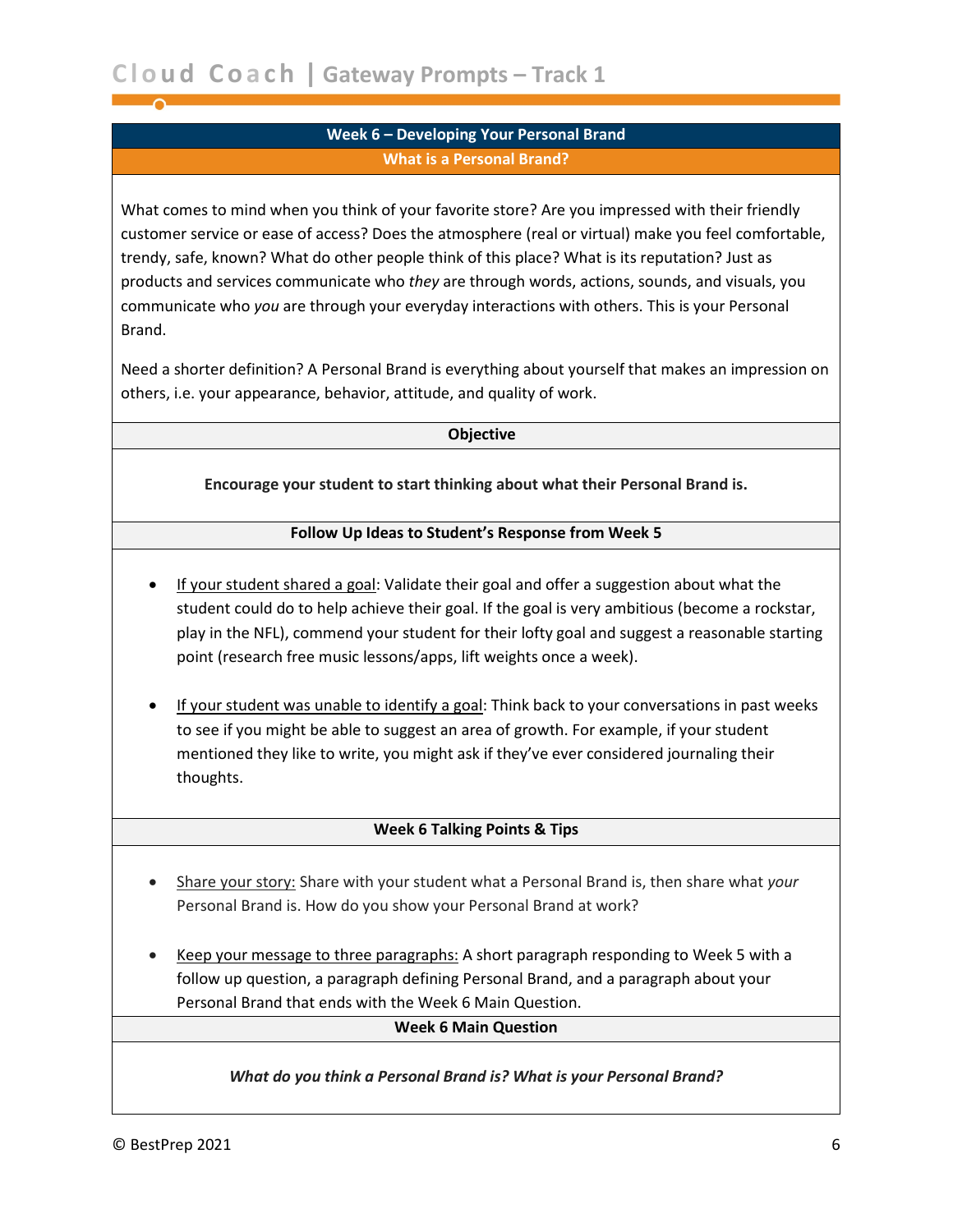<span id="page-6-0"></span>**C l o ud Co a c h | Gateway Prompts – Track 1**

## **Week 7 -** Review Key Themes **Objective**

**Review the key themes covered during the course of the dialogue. Explore what they have learned from the program.**

#### **Follow-Up Ideas to Student's Response from Week 6**

- If your student shared their ideas about Personal Branding: Acknowledge and validate your student's idea of their brand. Highlight any ways you see their brand come through in their writing.
- If your student did not respond or responded off-topic: Acknowledge what your student said and ask appropriate follow up questions. If they did not respond, continue on to this week's message text.

#### **Week 7 Talking Points & Tips**

- Share what you learned about your student: Point out something positive that you have learned about your student.
- Share what you learned about yourself: Share something positive that you learned about yourself. This could relate to your role as a mentor or to your home/work life.

#### **Week 7 Main Question**

*We've talked about many different topics during the Cloud Coach program. I'd like to know your thoughts about our time together. Can you think of something you learned about yourself?*